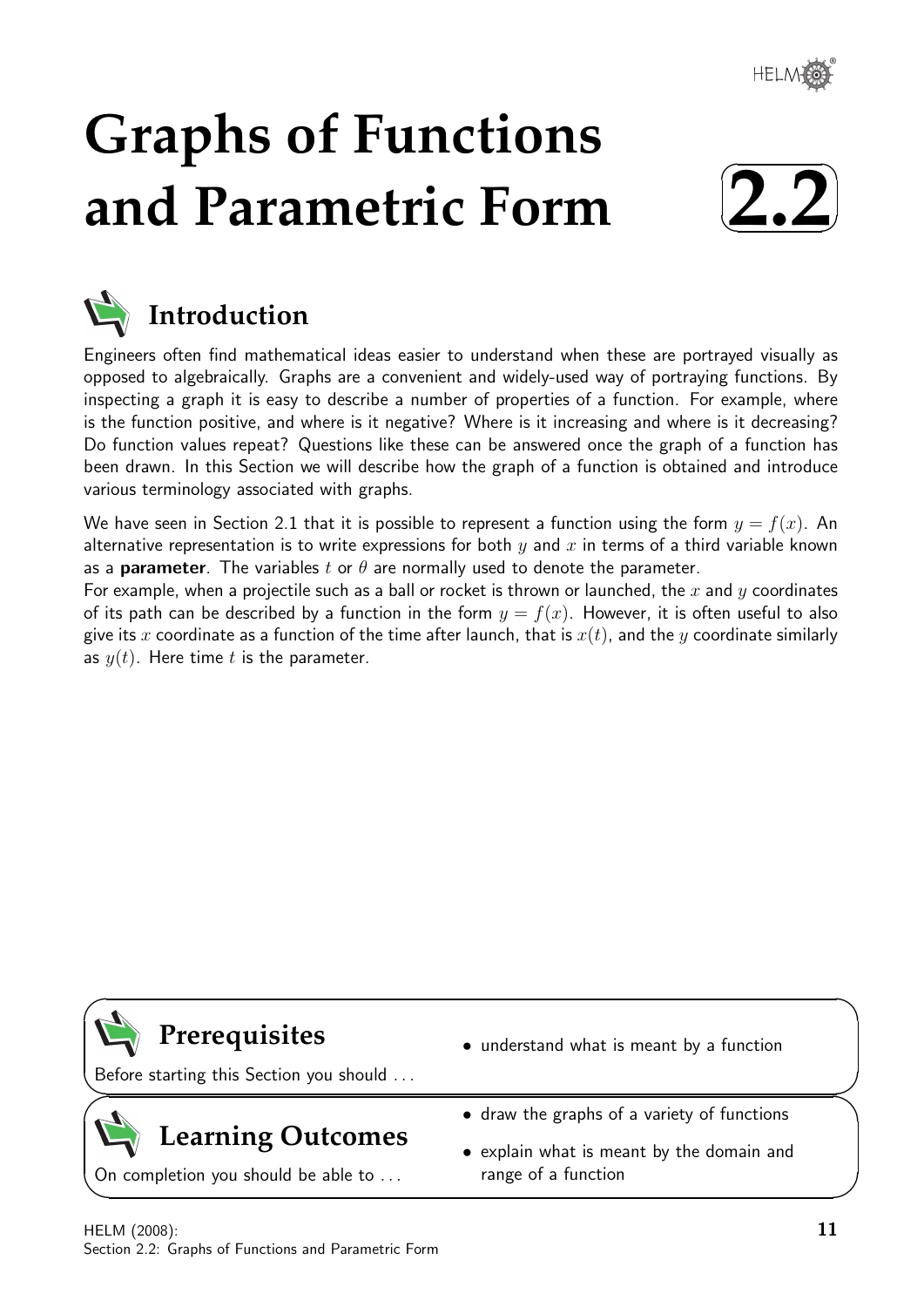### **1. The graph of a function**

Consider the function  $f(x) = 2x$ . The output is obtained by multiplying the input by 2. We can choose several values for the input to this function and calculate the corresponding outputs. We have done this for integer values of x between  $-2$  and 2 and the results are shown in Table 1.

#### Table 1

| input, $x$     |  |  |  |
|----------------|--|--|--|
| output, $f(x)$ |  |  |  |

To construct the graph of this function we first draw a pair of **axes** - a vertical axis and a horizontal axis. These are drawn at right-angles to each other and intersect at the **origin** as shown in Figure 7.



Figure 7: The two axes intersect at the origin

Each pair of input and output values can be represented on a graph by a single point. The input values are measured along the horizontal axis and the output values are measured along the vertical axis. The horizontal axis is often called the  $x$  axis. The vertical axis is commonly referred to as the  $y$  axis so that we often write the function as

$$
y = f(x) = 2x
$$

or simply

$$
y=2x
$$

Each pair of x and y values in the table is plotted as a single point, shown as  $\bullet$  in Figure 7. A general point is often labelled as  $(x, y)$ . The values x and y are said to be the **coordinates** of the point. The points are then joined with a smooth curve to produce the required graph as shown in Figure 7. Note that in this case the graph is a straight line. The graph can then be used to find function values other than those given in the table. For example, directly from the graph we can see that when  $x = 1.5$ , the value of y is 3.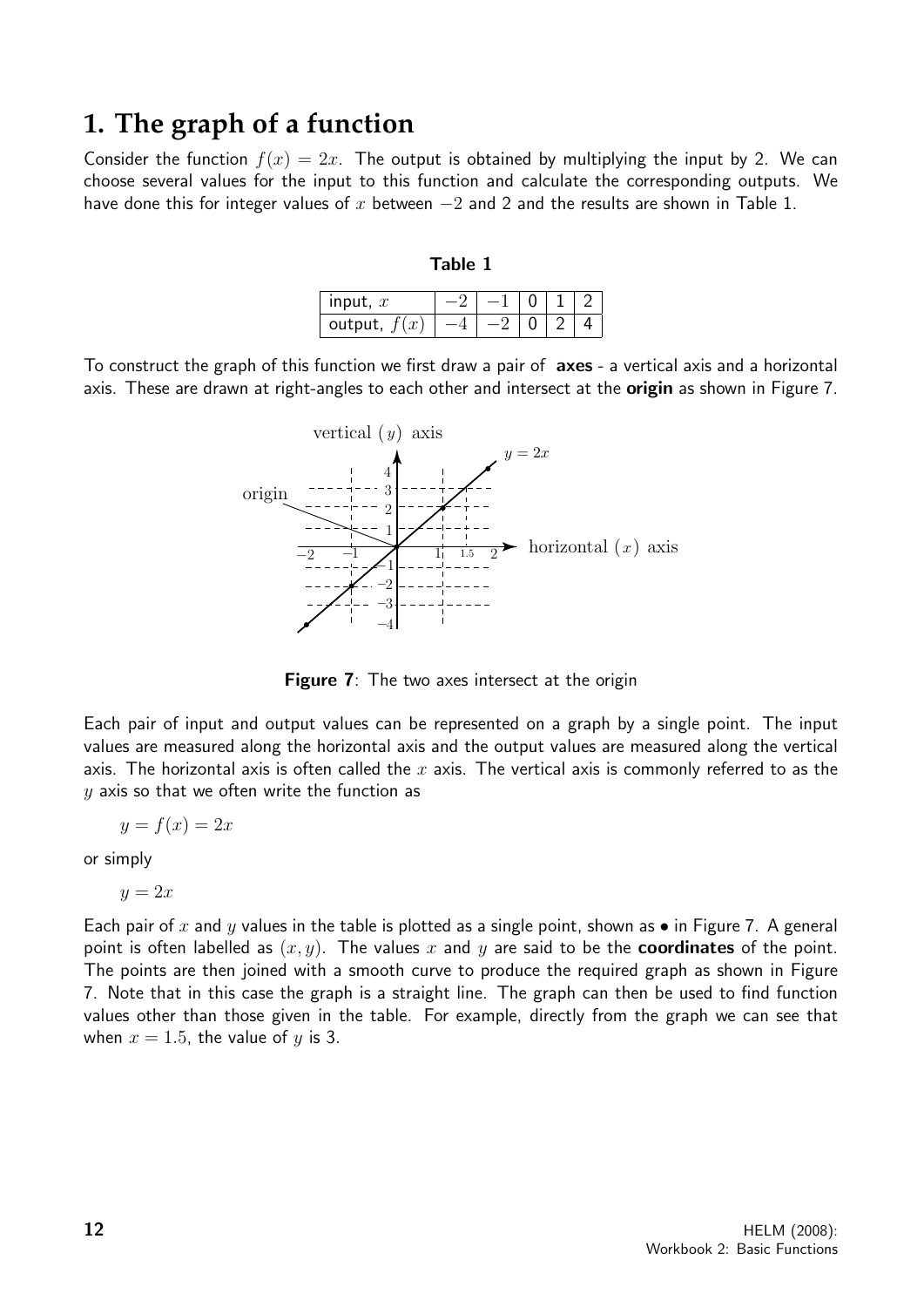



Draw up a table of values of the function  $f(x) = x^3$  for x between  $-3$  and 3. Use the table to plot a graph of this function.

Complete the following table:

| Your solution  |       |                    |                |       |          |   |    |  |    |  |  |
|----------------|-------|--------------------|----------------|-------|----------|---|----|--|----|--|--|
|                |       | input, $x$         |                | $-3$  | $\Omega$ |   | U  |  | 3  |  |  |
|                |       |                    | output, $f(x)$ | $-27$ | $-8$     |   |    |  | 27 |  |  |
|                |       |                    |                |       |          |   |    |  |    |  |  |
| <b>Answer</b>  |       |                    |                |       |          |   |    |  |    |  |  |
| input, $x$     | $-3$  | $\Omega$           |                | 0     |          | 2 | 2  |  |    |  |  |
| output,<br>(x) | $-27$ | $\circ$<br>$-\sim$ |                | 0     |          | 8 | 27 |  |    |  |  |

Now add your points to the graph of  $f(x) = x^3$  and draw a smooth curve through them:



#### Dependent and independent variables

Since x and y can have a number of different values they are variables. Here x is called the **independent variable** and y is called the **dependent variable**. Knowing or choosing a value of the independent variable  $x$ , the function rule enables us to calculate the corresponding value of the dependent variable y. To show this dependence we often write  $y(x)$ . This is read as 'y is a function of x' or 'y depends upon x', or simply 'y of x'. Note that it is the independent variable which is the input to the function and the dependent variable which is the output.

#### The domain and range of a function

The set of values which we allow the independent variable to take is called the **domain** of the function. A domain is often an interval on the  $x$  axis. For example, the function

 $y = g(x) = 5x + 2, -5 \leq x < 20$ 

has any value of x between  $-5$  and 20 inclusive as its domain because it has been stated as this. If the domain of a function is not stated then it is taken to be the largest set possible. For example

$$
h(t) = t^2 + 1
$$

has domain  $-\infty < x < \infty$  since h is defined for every value of t and the domain has not been stated otherwise.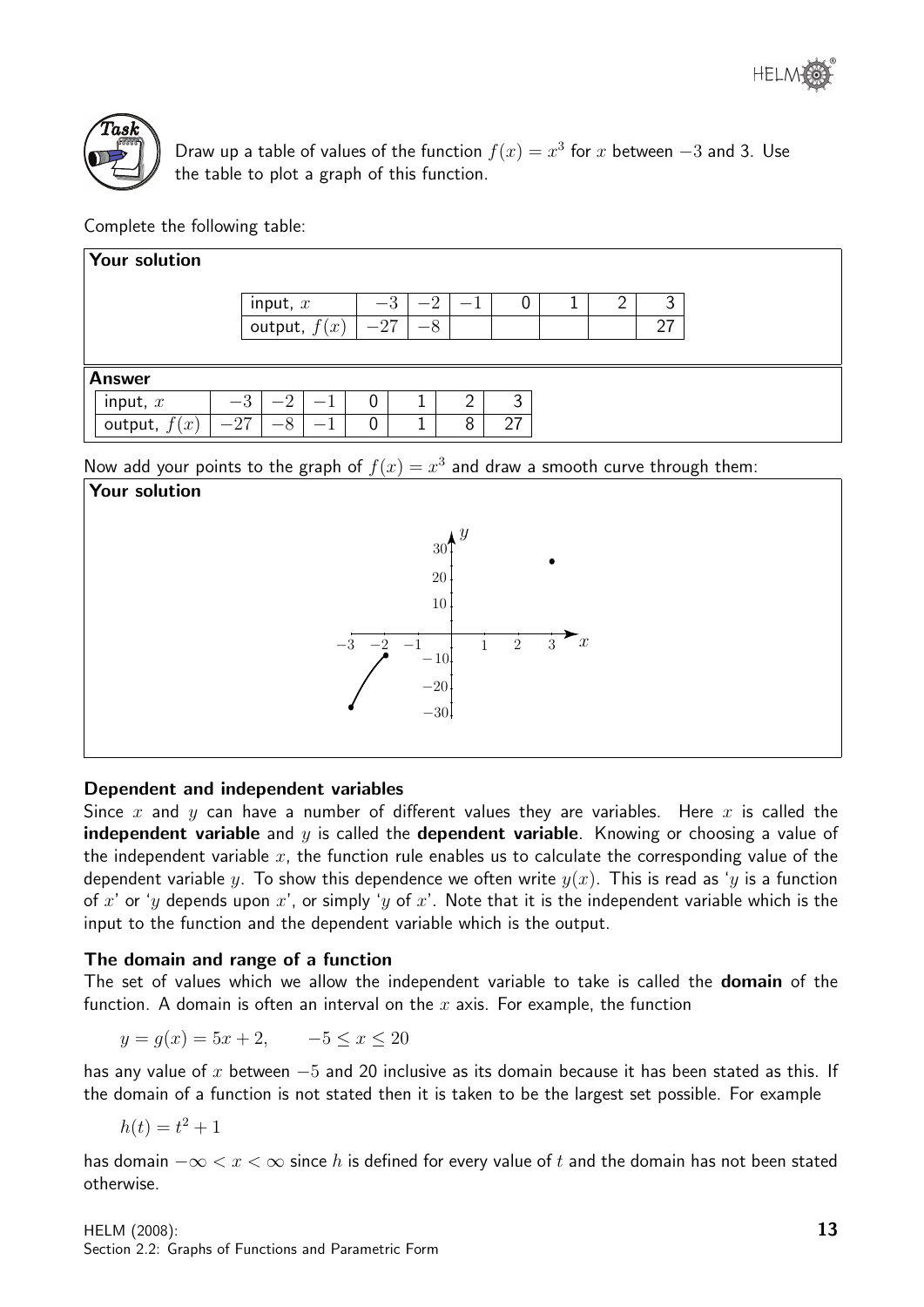Later, you will meet some functions for which certain values of the independent variable must be excluded from the domain because at these values the function would be undefined. One such example is  $f(x) = \frac{1}{x}$  $\overline{x}$ for which we must exclude the value  $x = 0$ , since  $\frac{1}{6}$ 0 is a meaningless quantity. .

Similarly, we must exclude the value  $x=2$  from the domain of  $f(x) = \frac{1}{x}$  $x - 2$ 

The set of values of the function for a given domain, that is, the set of  $y$  values, is called the range of the function. The range of  $q(x)$  (above) is  $-23 < q(x) < 102$  and the range of  $h(t)$  is  $1 \leq h(t) < \infty$ , although this may not be apparent to you at this stage. Usually the range of a function can be identified quite easily by inspecting its graph.



### **Example 5**

Consider the function given by  $g(t) = 2t^2 + 1$ ,  $-2 \le t \le 2$ .

- (a) State the domain of the function.
- (b) Plot a graph of the function.
- (c) Deduce the range of the function from the graph.

#### Solution

- (a) The domain is given as the interval  $-2 \le t \le 2$ , that is any value of t between  $-2$  and 2 inclusive.
- (b) To draw the graph a table of input and output values must be constructed first. See Table 2.

#### Table 2

|                      | $-2$ $-1$ 0 1 2 |  |  |
|----------------------|-----------------|--|--|
| $y = g(t)$ 9 3 1 3 9 |                 |  |  |

Each pair of t and y values in the table is plotted as a single point shown as  $\bullet$  in Figure 8. The points are then joined with a smooth curve to produce the required graph.



**Figure 8**: Graph of  $g(t) = 2t^2 + 1$ 

(c) The range is the set of values which the function takes. By inspecting the graph we see that the range of q is the interval  $1 \le q(t) \le 9$ .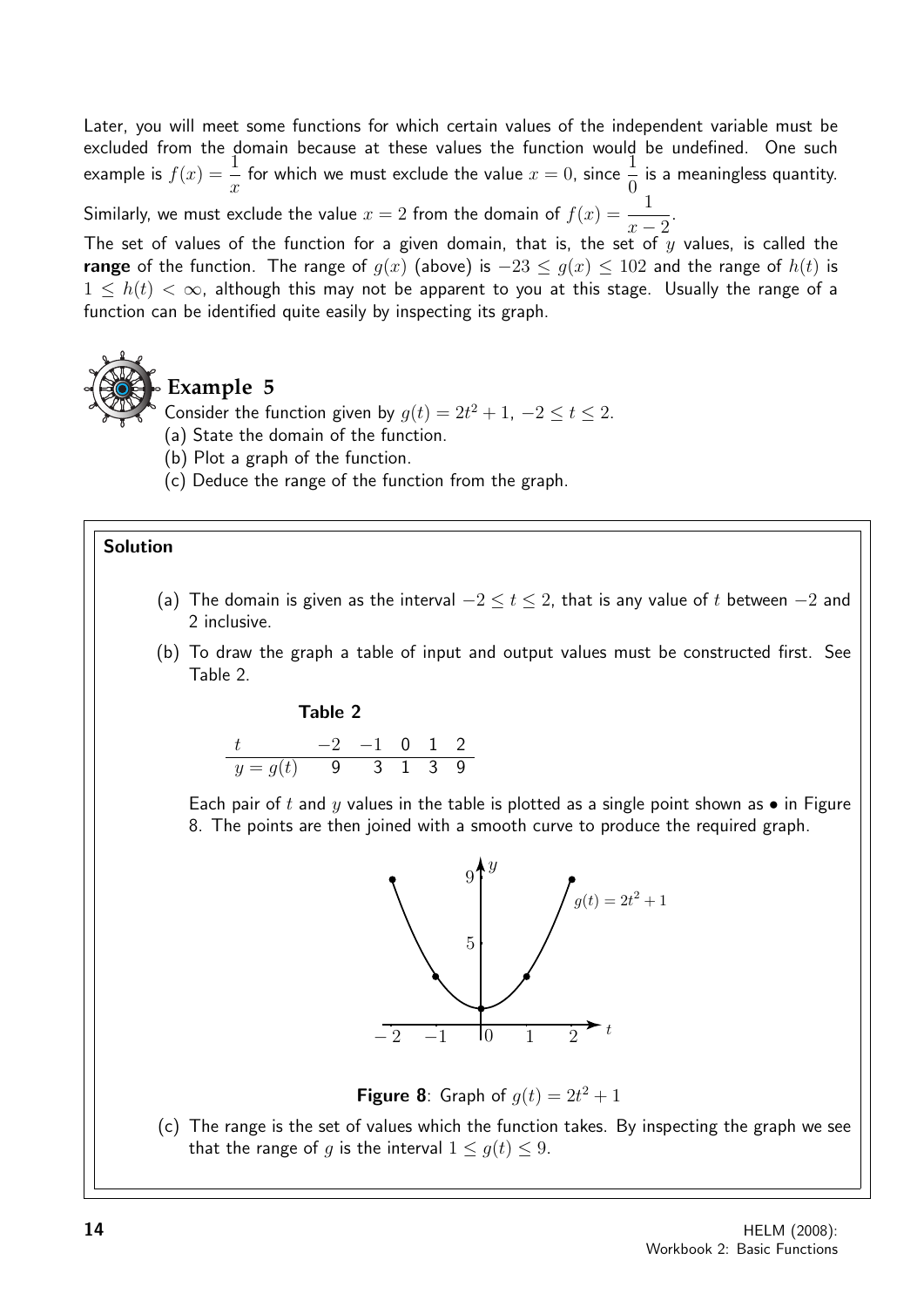

(a) State the domain of the function:

#### Your solution

Recall that the domain of a function  $f(x)$  is the set of values that x is allowed to take. Write down this set of values:

#### Answer

 $-3 \leq x \leq 3$ 

(b) Draw up a table of input and output values for this function:

#### Your solution

The table of values has been partially calculated. Complete this now:

| input, $x$    |  |  |  |  |
|---------------|--|--|--|--|
| output, $x^2$ |  |  |  |  |

#### Answer

|       |                | $-1$   0   1   2   3 |  |            |
|-------|----------------|----------------------|--|------------|
| $-11$ | 6 <sup>1</sup> |                      |  | 3121316111 |

(c) Plot a graph of the function:

#### Your solution

Part of the graph  $f(x) = x^2 + 2$  is shown in the figure. Complete it.

$$
f(x) = x^{2} + 2
$$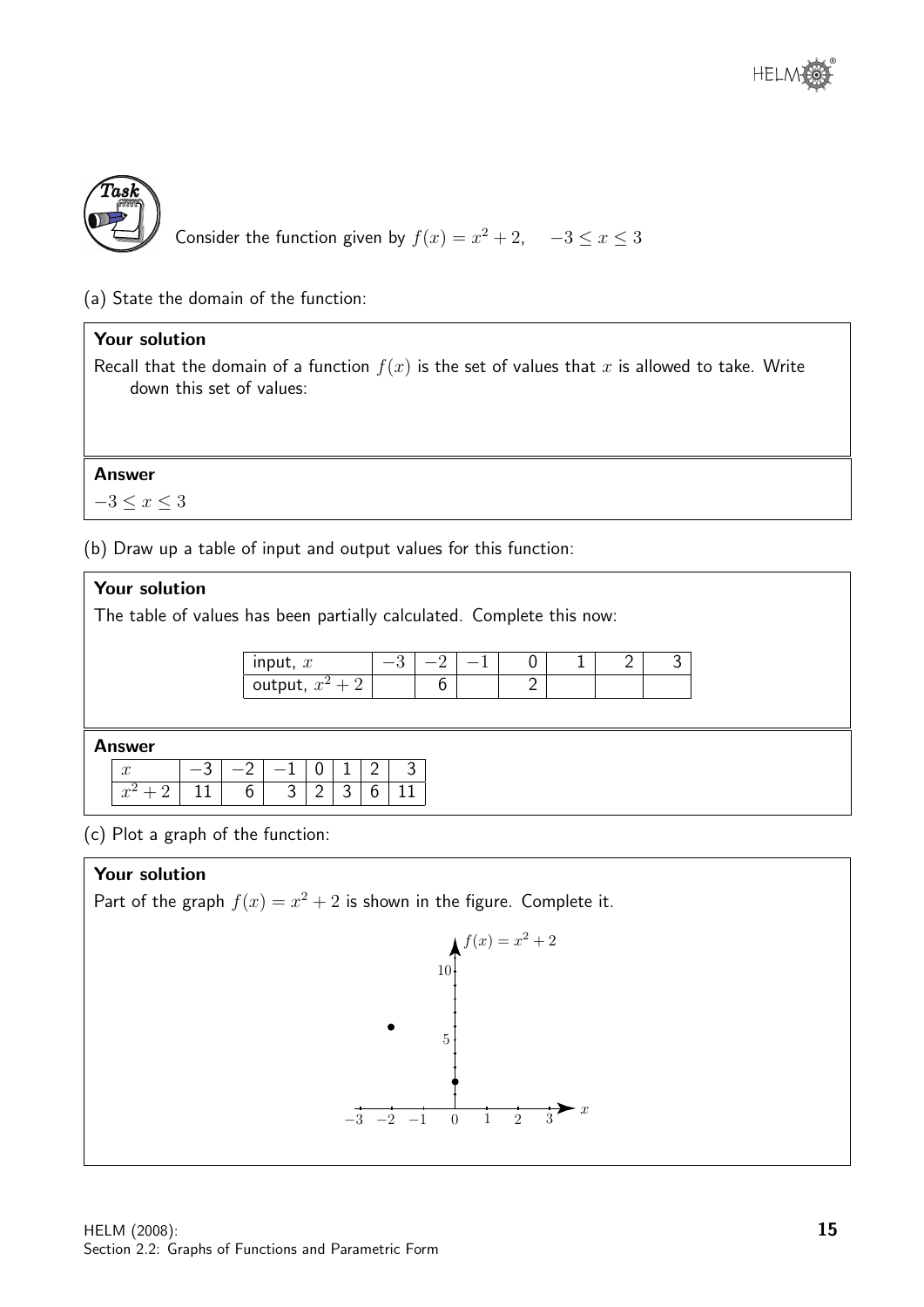(d) Deduce the range of the function by inspecting the graph:

#### Your solution

Recall that the range of the function is the set of values that the function takes as  $x$  is varied. It is possible to deduce this from the graph. Write this set as an interval.

#### Answer

(d)  $[2, 11]$ 

#### **Exercises**

- 1. Explain the meaning of the terms 'dependent variable' and 'independent variable'. When plotting a graph, which variables are plotted on which axes ?
- 2. When stating the coordinates of a point, which coordinate is given first ?
- 3. Explain the meaning of an expression such as  $y(x)$  in the context of functions. What is the interpretation of  $x(t)$  ?
- 4. Explain the meaning of the terms 'domain' and 'range' when applied to functions.
- 5. Plot a graph of the following functions. In each case state the domain and the range of the function.

(a) 
$$
f(x) = 3x + 2
$$
,  $-2 \le x \le 5$ 

(b) 
$$
g(x) = x^2 + 4
$$
,  $-2 \le x \le 3$ 

- (c)  $p(t) = 2t^2 + 8$ ,  $-2 \le t \le 4$
- (d)  $f(t) = 6 t^2$ ,  $1 \le t \le 5$
- 6. Explain why the value  $x = -7$  should be excluded from the domain of  $f(x) = \frac{5}{x+7}$ .
- 7. What value(s) should be excluded from the domain of  $f(t) = \frac{1}{t^2}$  ?

#### Answers

- 1. The independent variable is plotted on the horizontal axis.
- 2. The independent variable is given first, as in  $(x, y)$ .
- 3.  $x(t)$  means that the dependent variable x is a function of the independent variable t.
- 5. (a) domain [−2, 5], range [−4, 17], (b) [−2, 3], [4, 13], (c) [−2, 4], [8, 40], (d) [1, 5], [−19, 5].
- 6. f is undefined when  $x = -7$ .
- 7.  $t = 0$ .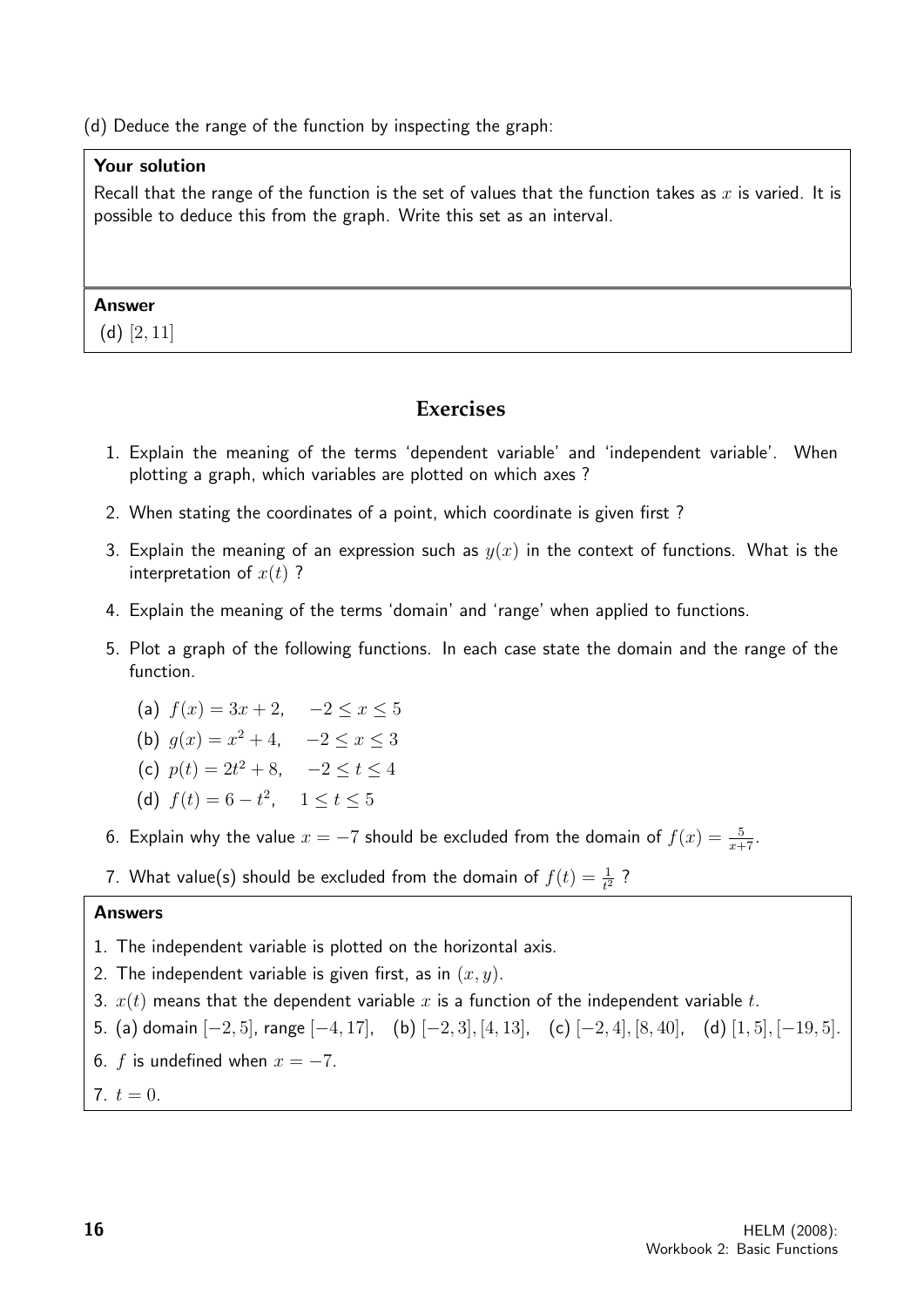### **2. Parametric representation of a function**

Suppose we write  $x$  and  $y$  in terms of  $t$  in the form

$$
x = 4t \qquad y = 2t^2, \qquad \text{for } -1 \le t \le 1 \tag{1}
$$

For different values of t between  $-1$  and 1, we can calculate pairs of values of x and y. For example when  $t=1$  we see that  $x=4(1)=4$  and  $y=2\times 1^2=2$ . That is,  $t=1$  corresponds to the point with  $(x, y)$  coordinates  $(4, 2)$ .

A table of values is given in Table 3.

| able |  |
|------|--|
|------|--|

|                  | $-0.5$ | $+0$ <sup>+</sup> | 0.5              |  |
|------------------|--------|-------------------|------------------|--|
| $\boldsymbol{x}$ | -2     | $\left( \right)$  | $\mathcal{L}$    |  |
|                  | 0.5    | $\mathbf 0$       | $\overline{0.5}$ |  |

If the resulting points are plotted on a graph then different values of  $t$  correspond to different points on the graph. The graph of (1) is plotted in Figure 9.



**Figure 9**: Graph of the function defined parametrically by  $x = 4t$ ,  $y = 2t^2$ ,  $-1 \le t \le 1$ 

It is often possible to convert a parametric representation of a function into the more usual form by combining the two expressions to eliminate the parameter. Thus if  $x = 4t$  we can write  $t =$  $\ddot{x}$ 4 and so

$$
y = 2t2 = 2\left(\frac{x}{4}\right)^{2}
$$

$$
= \frac{2x^{2}}{16}
$$

$$
= \frac{x^{2}}{8}
$$

Using  $y =$  $x^2$ 8 we can, by giving  $x$  values, find corresponding values of  $y$ . Plotting these  $(x,y)$  values gives, of course, exactly the same curve as in Figure 9.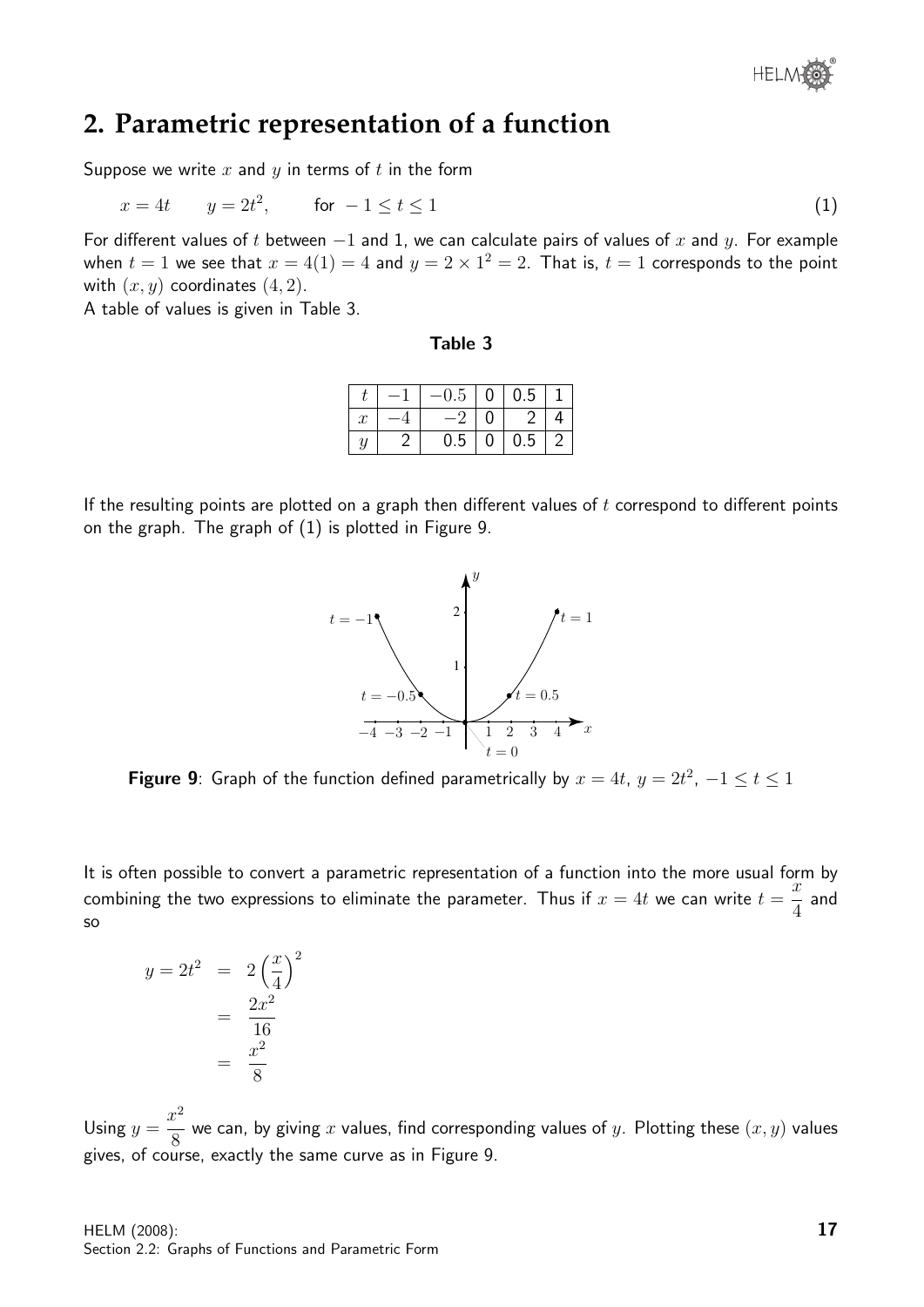

Consider the function  $x=\frac{1}{2}$  $rac{1}{2}(t+\frac{1}{t})$  $(\frac{1}{t}), y = \frac{1}{2}$  $rac{1}{2}(t-\frac{1}{t})$  $(\frac{1}{t})$ ,  $1 \le t \le 8$ .

- (a) Draw up a table of values of this function.
- (b) Plot a graph of the function

#### Your solution

(a) A partially completed table of values has been prepared. Complete the table.

| ◡                       |      | ັ    | ◡ | v | O    |
|-------------------------|------|------|---|---|------|
| $\mathbf{r}$<br>$\cdot$ | 1.25 | 1.67 |   |   | 4.UU |
| $\alpha$<br>◡           | U.75 |      |   |   | 3.94 |

#### Answer

| $\mathcal{X}^-$ | $\mid$ 1 $\mid$ 1.25 $\mid$ 1.67 $\mid$ 2.13 $\mid$ 2.60 $\mid$ 3.08 $\mid$ 3.57 $\mid$ |  |  | 4.06 |
|-----------------|-----------------------------------------------------------------------------------------|--|--|------|
|                 | $0$   0.75   1.33   1.88   2.40   2.92   3.43   3.94                                    |  |  |      |

#### Your solution

(b) The graph is shown in the figure. Add your points to those already marked on the graph.



It is possible to eliminate  $t$  between the two equations so that the original parametric form can be expressed as  $x^2 - y^2 = 1$ .